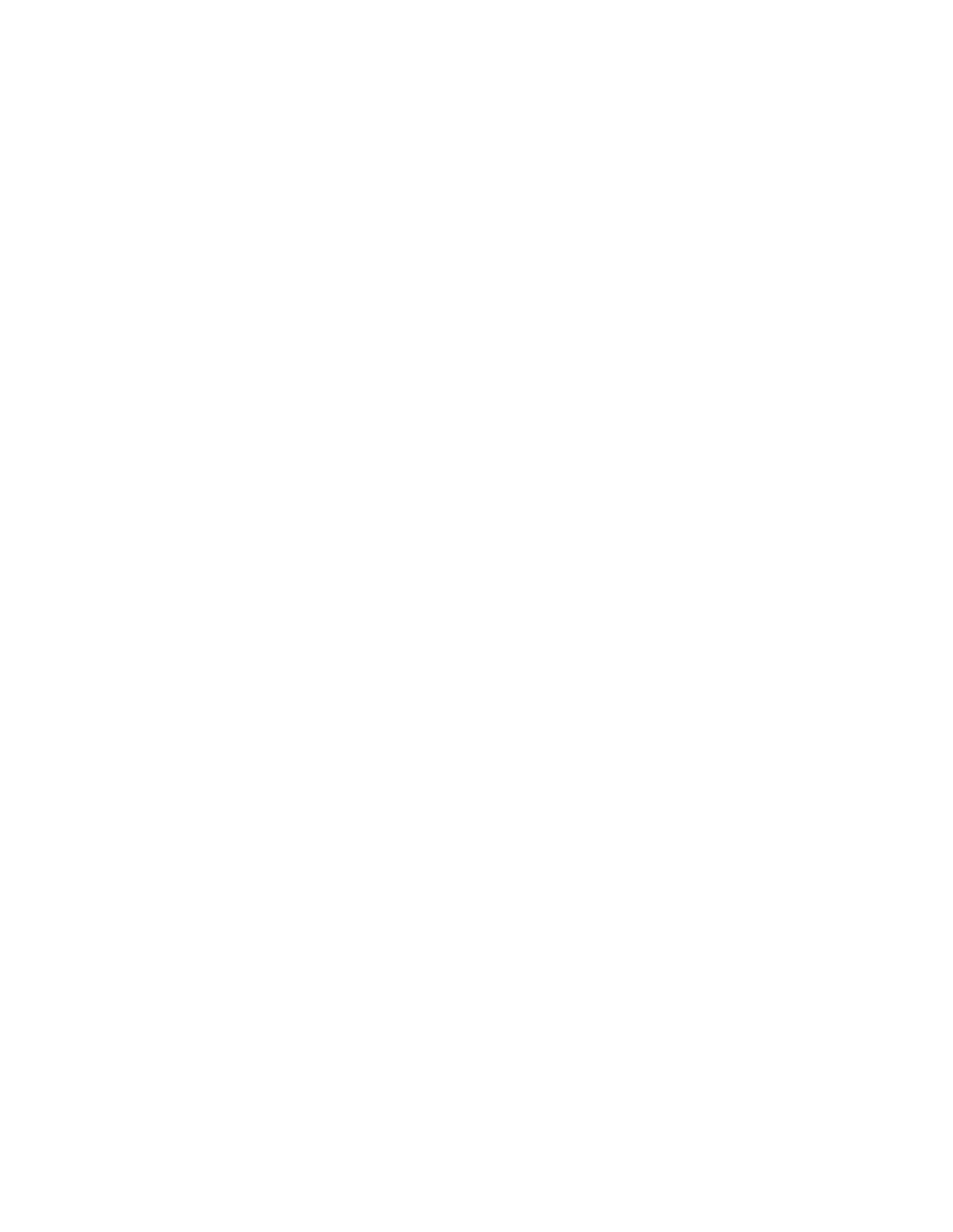# **Table of Contents**

| Second Function of Buttons  8       |
|-------------------------------------|
|                                     |
| <b>TRAINING</b>                     |
| Dampers, Speed, Force & Training 12 |
|                                     |
| Logging Your Results  15            |
|                                     |
|                                     |
| DYNO QUICK REFERENCE GUIDE  19      |

# **SAFETY**

## **CAUTION**

- Be sure to do at least five minutes of cardiovascular exercise and some stretching as a warmup before lifting. Rowing makes a great warm-up because it uses the same muscle groups as the DYNO.
- Keep children, pets, and bystanders away from the DYNO while you are using it. In particular, the moving carriage could pinch fingers.

## WARNING

• IMPORTANT: Do not attempt to lift a free weight of the same amount that you can push on the DYNO. The DYNO lift is not limited by your "weak point" of the motion. Therefore, the DYNO force reading may be greater than the amount of free weight you can lift.

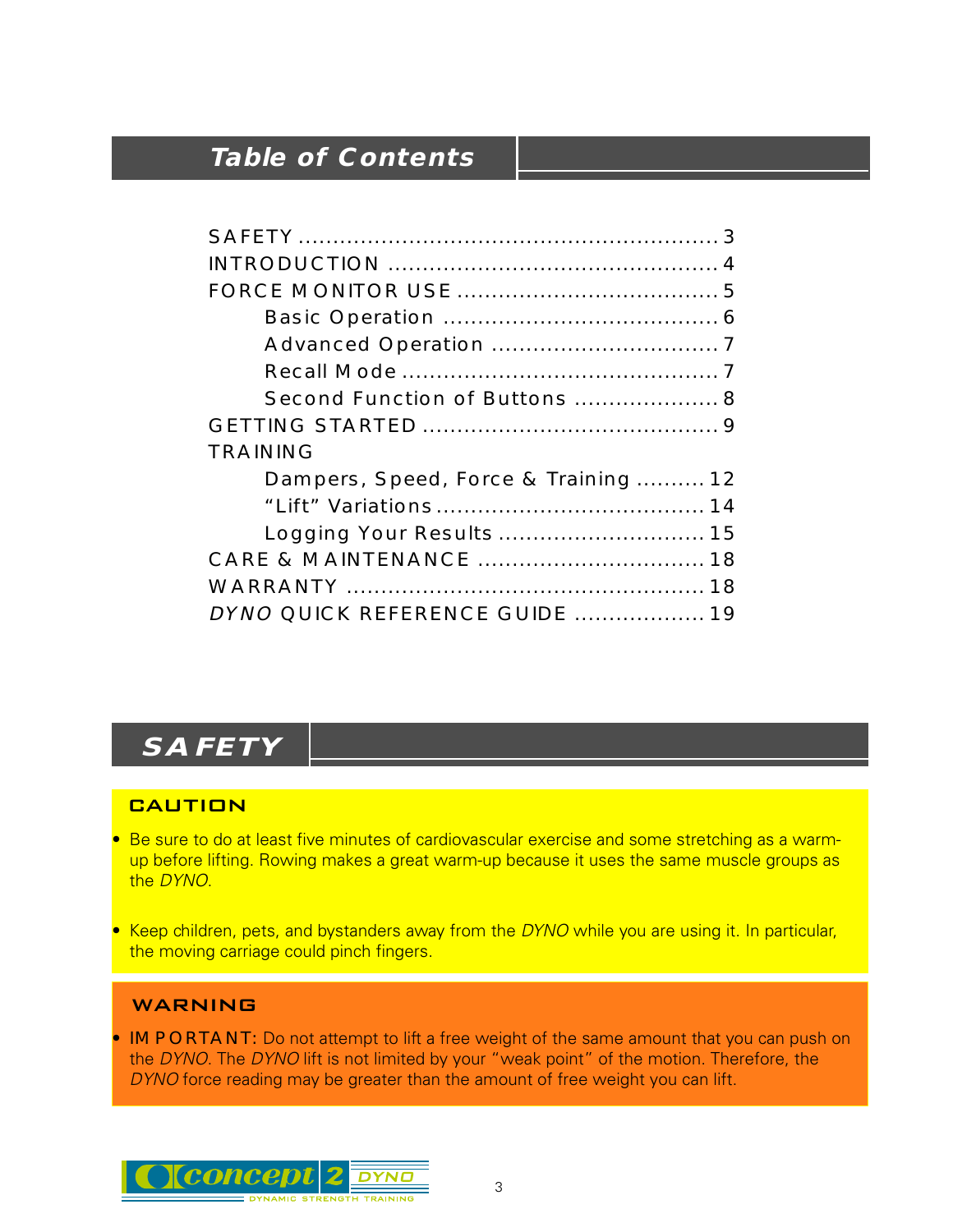# **INTRODUCTION**

DYNO - short for Dynamometer, a device which measures force.

## **Dynamic Strength Training**

The Concept2 DYNO is based on the concept of dynamic strength training. The resistance you feel is a direct response to your effort. The more force you are capable of applying to the DYNO, the more you "lift." A measurement of your effort for each repetition will be displayed.

Think about traditional weight lifting. The amount of weight you can lift is limited by your weakest point in the lift. Your stronger parts of the lift may not be challenged. Dynamic Strength Training enables your muscles to be fully challenged throughout the movement, because the resistance is created in dynamic response to your effort. At the points in the "lift" where you are able to push harder, the resistance will be greater.



## **Description of the Machine**

The heart of the DYNO is a flywheel, specially designed to produce a range of resistance levels suitable for strength training. The amount of air reaching the flywheel is controlled by eight damper levers on the flywheel housing. These dampers affect the load that you have on the wheel. The more dampers that are open, the harder the DYNO will feel at a given speed of movement.

The DYNO has three basic positions: leg press, seated bench press, and bench pull. These three movements provide a basic strength foundation for many sports and activities. The "lifts" are done by pushing or pulling a carriage which rides on a monorail. The DYNO also allows you to build on the basic "lifts" by making a number of variations, which exercise slightly different muscle groups.

The Force Monitor gives you accurate and immediate feedback on your effort. It also displays your maximum effort and calculates an average at the end of the set.

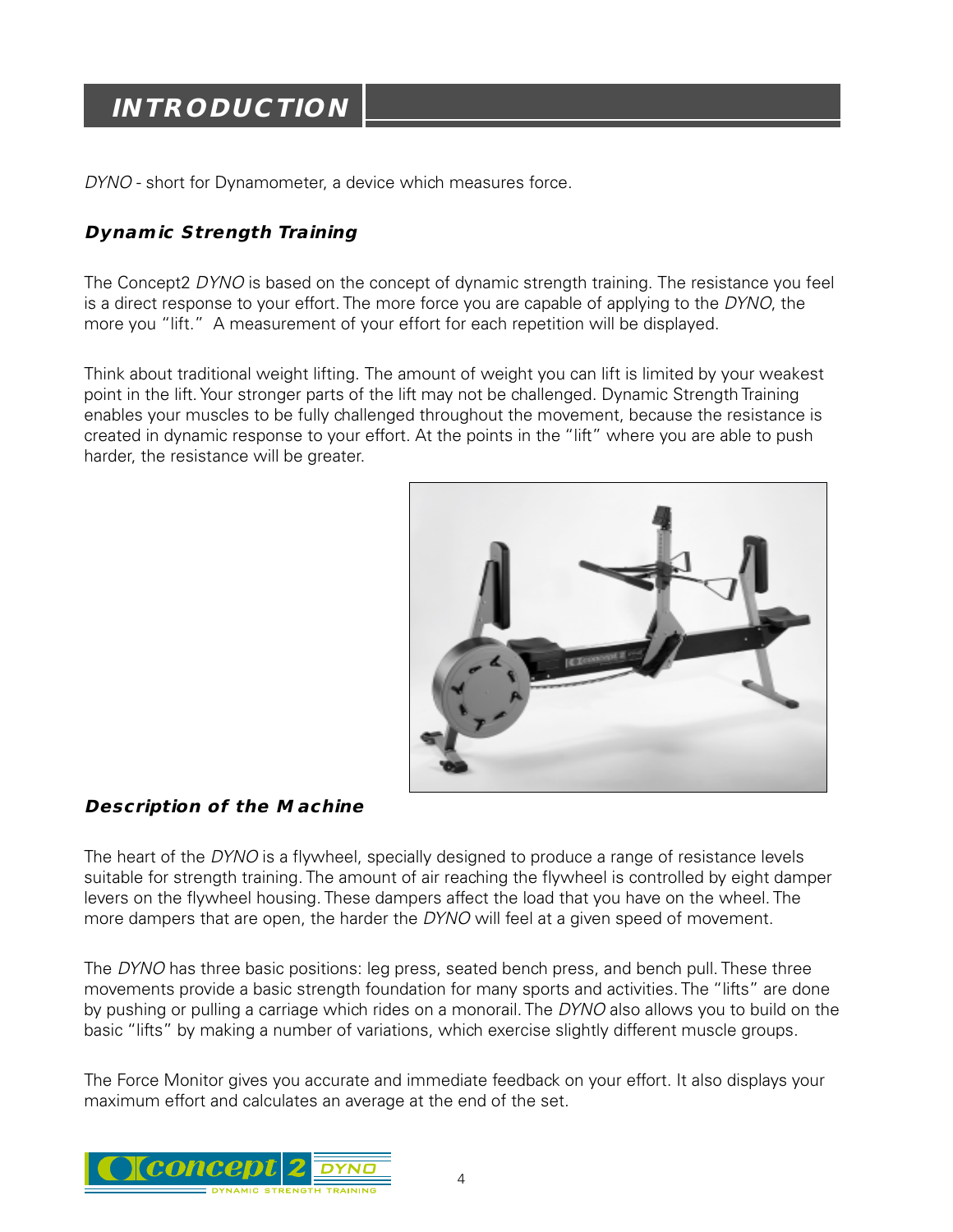## **FORCE MONITOR Use**

#### **Terminology**

- Rep short for repetition. Each press or pull that you do is one rep.
- Set a group of reps is called a set.

#### **Description of Display**

#### Top left:

This display counts down the warm-up reps. When you start, you will see: START IN 3 REP. If the set/rest time is turned on by pressing the TIMER button, this display will show the elapsed time for the set, then the elapsed time for the rest.

#### Top right:

After the warm-up, this display shows how many reps you have done. For example, it will show REP 5 when you have completed your fifth rep.

#### Center:

• During each set: This display shows the force exerted on the rep just completed. 140 LBS means you have generated an average force of 140 lbs over the entire range of the "lift" just completed. You may choose between units of LBS or KG.

• After each set: Ten seconds after the last rep is completed, this display will change to show the average of all the reps in the set.



#### Lower left:

This display shows your maximum force for the set. You may choose between units of LBS or KG. You may also choose to view other data in this display, including power (watts), heart rate, work (newton-meters), load, and velocity (mm/sec).

Lower right:

• During each set, this display shows the REP TIMER, which counts the elapsed time since the completion of the last rep.

• After each set: This display shows the number of completed sets.

#### **View of Force Monitor Button Panel**



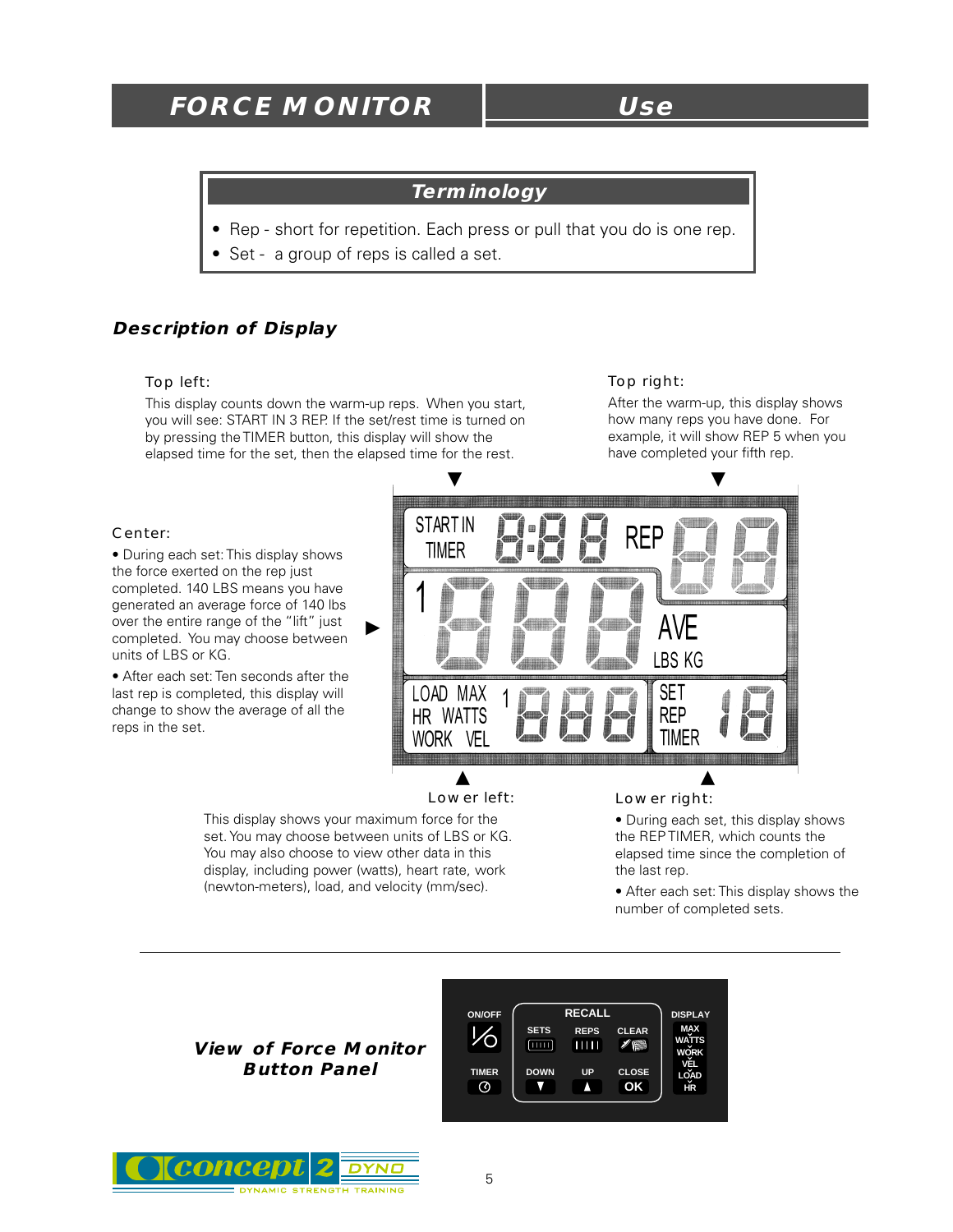## **Basic Operation**

Power-Up: The Force Monitor has been designed to start automatically when you begin lifting. No button pushing is required.

Start in 3 Reps: The Force Monitor will count down the first three reps as warm-up reps, during which no force data will be displayed. This allows you to start every set with three easy warm-up reps.

| <b>STARTIN</b> | ₩<br><b>REP</b><br>●                   |
|----------------|----------------------------------------|
|                | ----------<br>$\overline{\phantom{a}}$ |
|                | LBS                                    |
| MAX            | REP<br>TIMER<br>丽                      |

**REP** 

**IBS** 

**REP TIMER** 

Workout Data: After the warm-up, the Force Monitor will automatically display your workout data as follows:

- Center display your force reading for each rep, and the average of all your reps at the end of the set
- Bottom left your maximum force reading for the set.
- Top right the number of reps completed.
- Bottom right the elapsed time since your last rep, and the number of sets completed at the end of the set.

**STARTIN REP** AVE **LBS SET MAX** 

MAX

End of Set: The monitor determines that your set is finished if ten seconds elapses since the beginning of the last rep without another rep occurring. You can watch the rep timer in the lower right display to be sure you start your next rep within ten seconds, unless you are done with your set. Your set summary data will automatically be displayed ten seconds after completion of your last rep.

Pounds or Kilograms: To cycle the units between pounds and kilograms in the central display, press OK and the UP arrow. After powering down, the monitor will come back up in the units you last used.

Automatic Power Down: The monitor will power down automatically after ten minutes of no activity. It can also be turned off using the I/O button.



6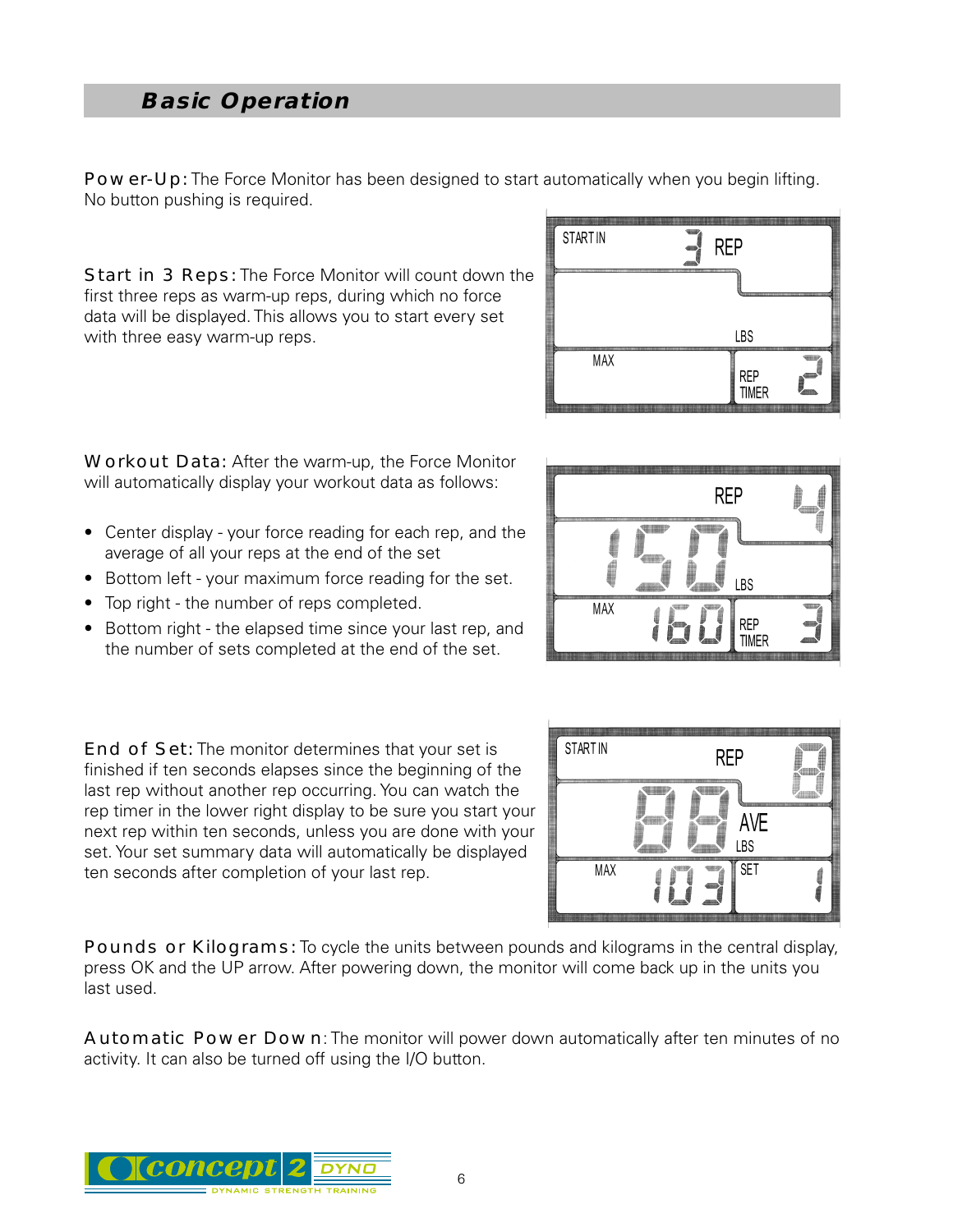## **Advanced Operation Button Functions**



## **Recall Mode** *Features*

- RECALL enables you to save up to 19 set summary screens and over 300 rep screens.
- When either limit is reached, the oldest data will be dropped first.
- Workout data is stored as reps within sets. Example: set 1 (rep 1, rep 2,...) set 2 (rep 1, rep 2,...)
- After the CLEAR button is pressed, the first set completed will be set 1.
- The memory will save all sets and reps during power down, but will be automatically cleared before rep 1 of the first set after a full power-down. (A full power-down occurs when the dash in lower right hand display completely disappears).
- The first set to be recalled will be the most recently completed set.

NOTE: If a new user starts to work out, their sets will just be added to memory. i.e. their first set

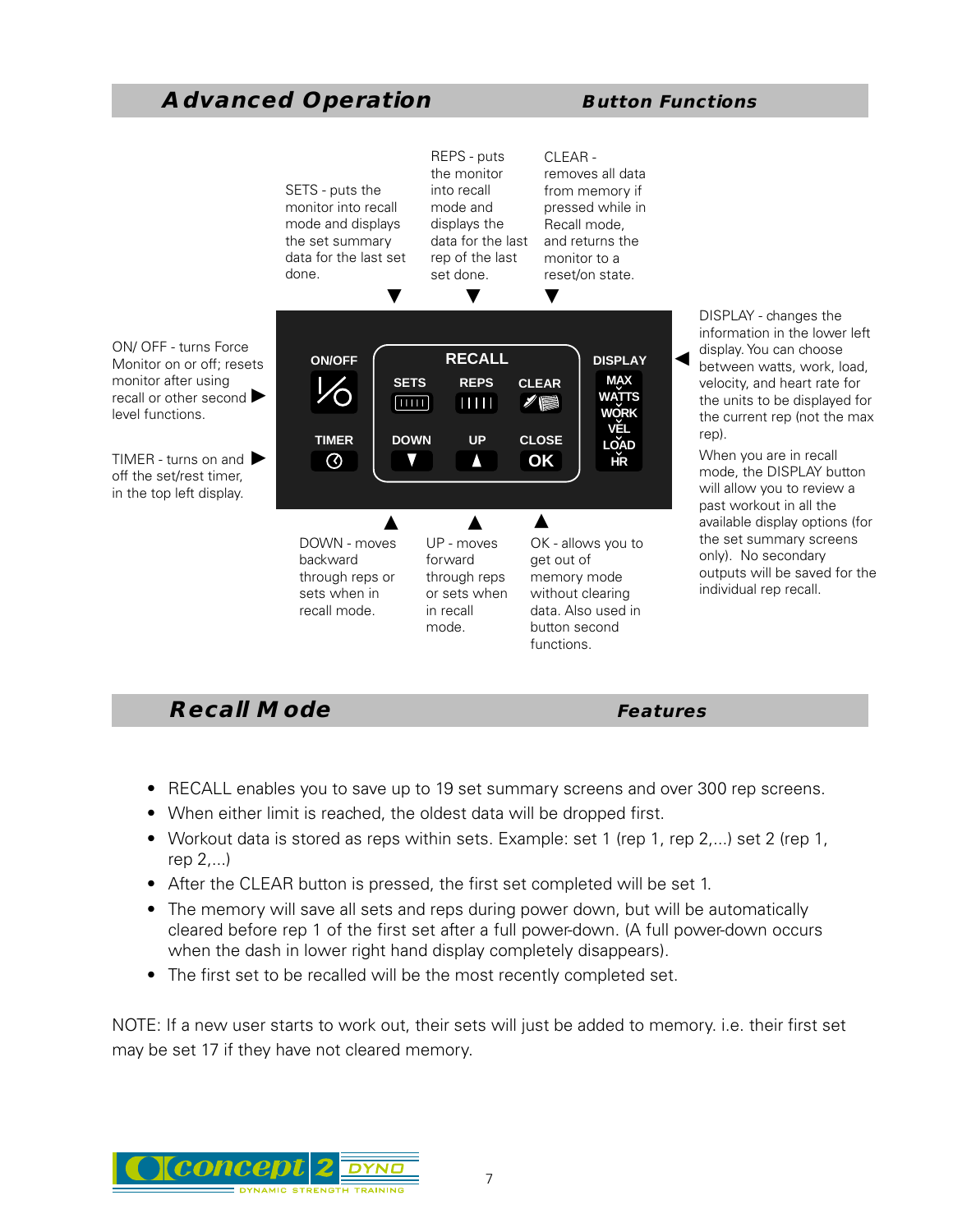## **Using the memory buttons:**

- Upon completion of the last rep, the "results screen" will be displayed. At this point the monitor is not in the memory mode.
- If the user presses the SETS or the REPS button while in the "results screen" (or in an "ON" state activated by pressing the ON button) the monitor goes into recall mode.
- If the recall mode is entered by pressing SETS, the first screen is the set summary screen for the most recent set. This set summary screen is similar to the result screen except the rest time is replaced by the set time and the DOWN/UP ( $\blacktriangledown/\blacktriangle$ ) buttons will scroll you through the set numbers.
- If the recall mode is entered by pressing REPS, the rep recall screen for the last rep of the last set will show. The rep enunciator should flash to show that you have selected reps and the DOWN/UP ( $\nabla / \triangle$ ) buttons will move through the reps. The rep recall screen shows the rep #, the force, and the set #.
- At any time during review of reps, if the SETS button is pressed, the set summary screen will appear for the current set being viewed and the DOWN/UP ( $\blacktriangledown / \blacktriangle$ ) buttons will move through the set summary screens.
- At any time during the review of the set summary screens if the REPS button is pressed, the rep recall screen for the last rep of that set will show. The rep enunciator should flash to show that you have selected reps and the DOWN/UP ( $\nabla / \blacktriangle$ ) buttons will move through the reps.

## **Getting out of memory mode**

- Pressing CLEAR will remove all data from memory and return the monitor to a reset / on state.
- If the user wants to get out of memory without clearing the data, press the OK (close) button. Remember that if the monitor powers down, it will automatically clear memory before rep 1 of the first set after power-up.

## **Second Function of Buttons**

OK + UP - toggles between LBS and KG for the units in the central display. It can be done at any time, i.e. in the middle of a set or while recalling from memory. The monitor should power up in the units that were last selected.

OK + REPS - Lets you view the resettable rep counter. Pressing CLEAR while viewing resettable reps will zero the counter.

OK + SETS - Lets you view your total work in thousands of newton-meters. Pressing CLEAR while viewing resettable total work will reset work to zero.

OK + DOWN - lets you view the non-resettable rep counter displayed in thousands of reps.

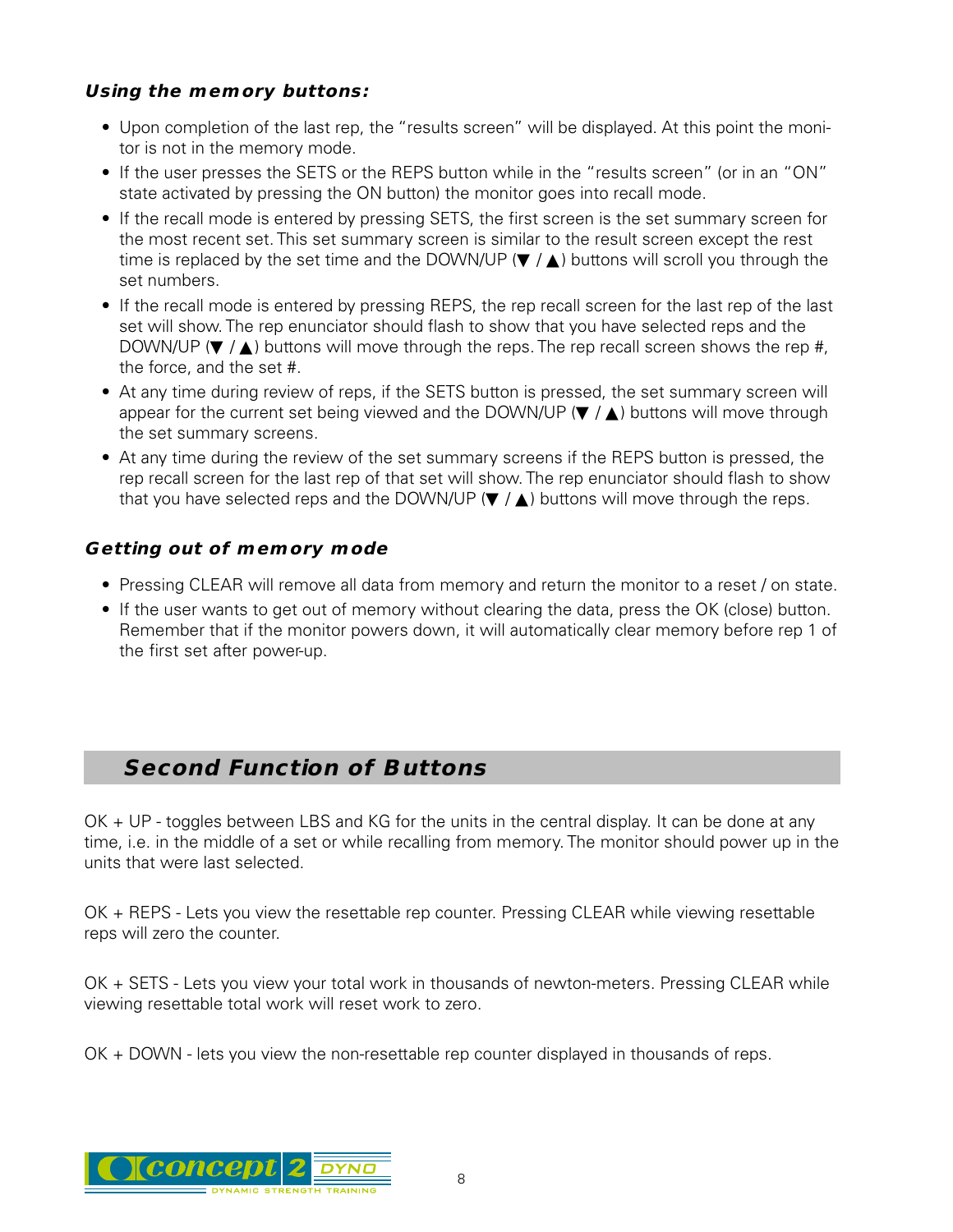## **GETTING STARTED**

Your first workout should focus on getting accustomed to the motions of the three basic "lifts." learning about the operation of the Force Monitor as described on pages 4-7, and determining the settings that are most comfortable for you. If you have been doing regular weight training workouts, you may feel comfortable pushing harder during your first DYNO workout. If you have not been doing any weight training, start easily and give yourself a few workouts to build up to full effort.

## **Terminology**

- Rep short for repetition. Each press or pull that you do is one rep.
- Set a group of reps is called a set.
- Compression the amount of bend in your knees when you start the leg press. The lower the number on the compression scale the greater your leg compression.

## **"Lift" Positions and Recommended Settings:**

We recommend that you start with the following settings:

- 1) Seated Bench Press
	- a) Handle height: Loosen the knob that holds the handles on the vertical post. Set the bar height so that the handles are about three inches below your shoulders. Tighten the knob.
	- b) Damper levers: Start in the range of 1-2 dampers open.
	- c) Compression: Let the bar return until it just touches your chest.
	- d) Start position: Start with the handles close to your body and press them straight away from your chest until your arms are straight.



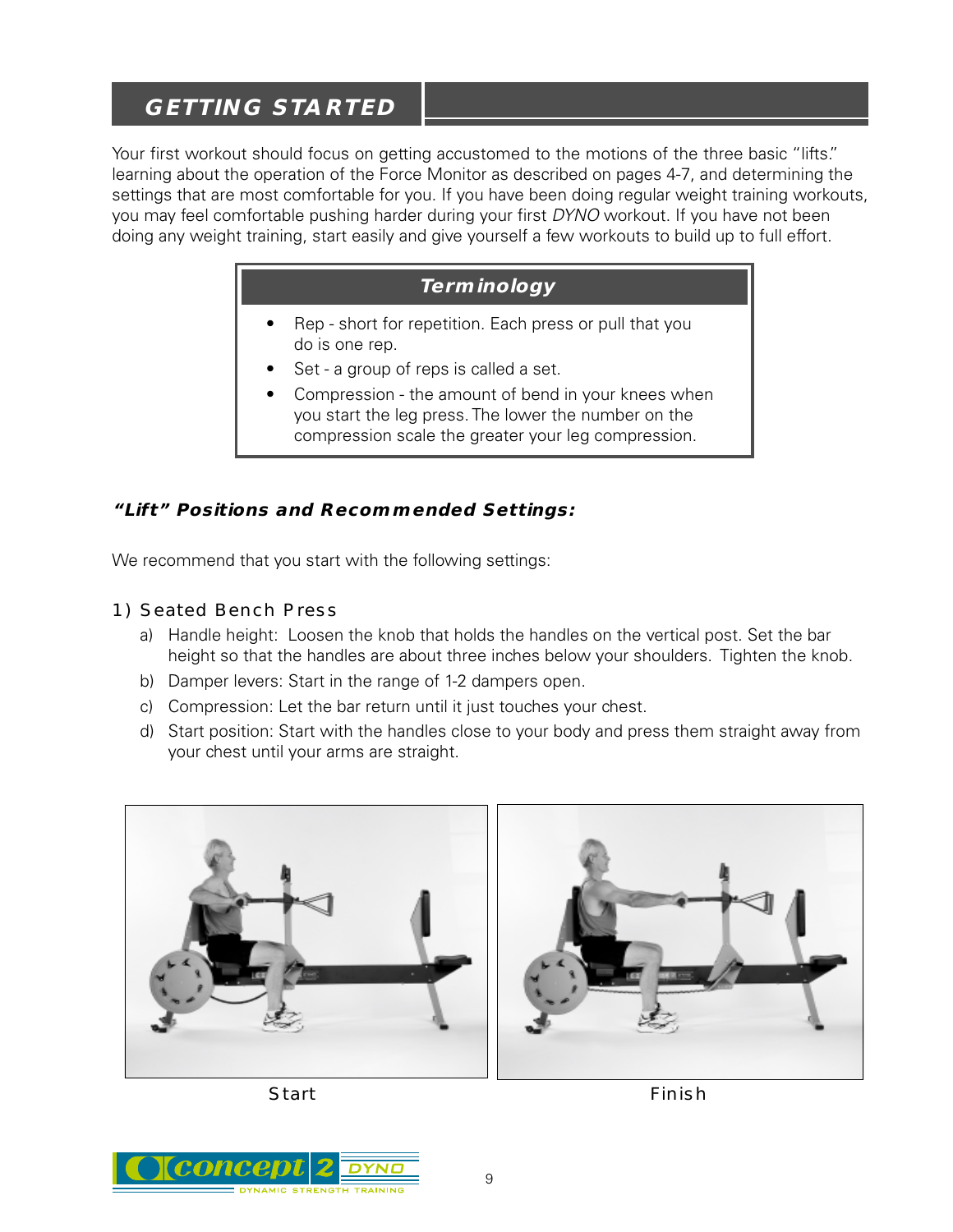- 2) Leg Press
	- a) Set the handle high enough to be out of the way of your knees.
	- b) Foot height: Adjust the Flexfoot so that the ball of your foot rests on the flat stationary section of the Flexfoot.
	- c) Damper levers: Start in the range of 2-4 dampers open.
	- d) There is a pair of handles under the seat to hold on to during the leg press.
	- e) Watch to see what compression reading you naturally achieve. Most people should aim for a compression of between 6 and 12. Those with shorter legs should aim for smaller compression numbers; those with longer legs should aim for larger numbers. Your force reading will vary greatly at different compression starting points. This is because more compression puts your body into a "weaker" position. The smaller force applied at this weaker position will be averaged into the reading for that rep, thus giving a lower value.
	- f) Start position: Start the press with your legs comfortably compressed and extend them until they are just straight, but not hyper-extended.



**Start** 



Finish

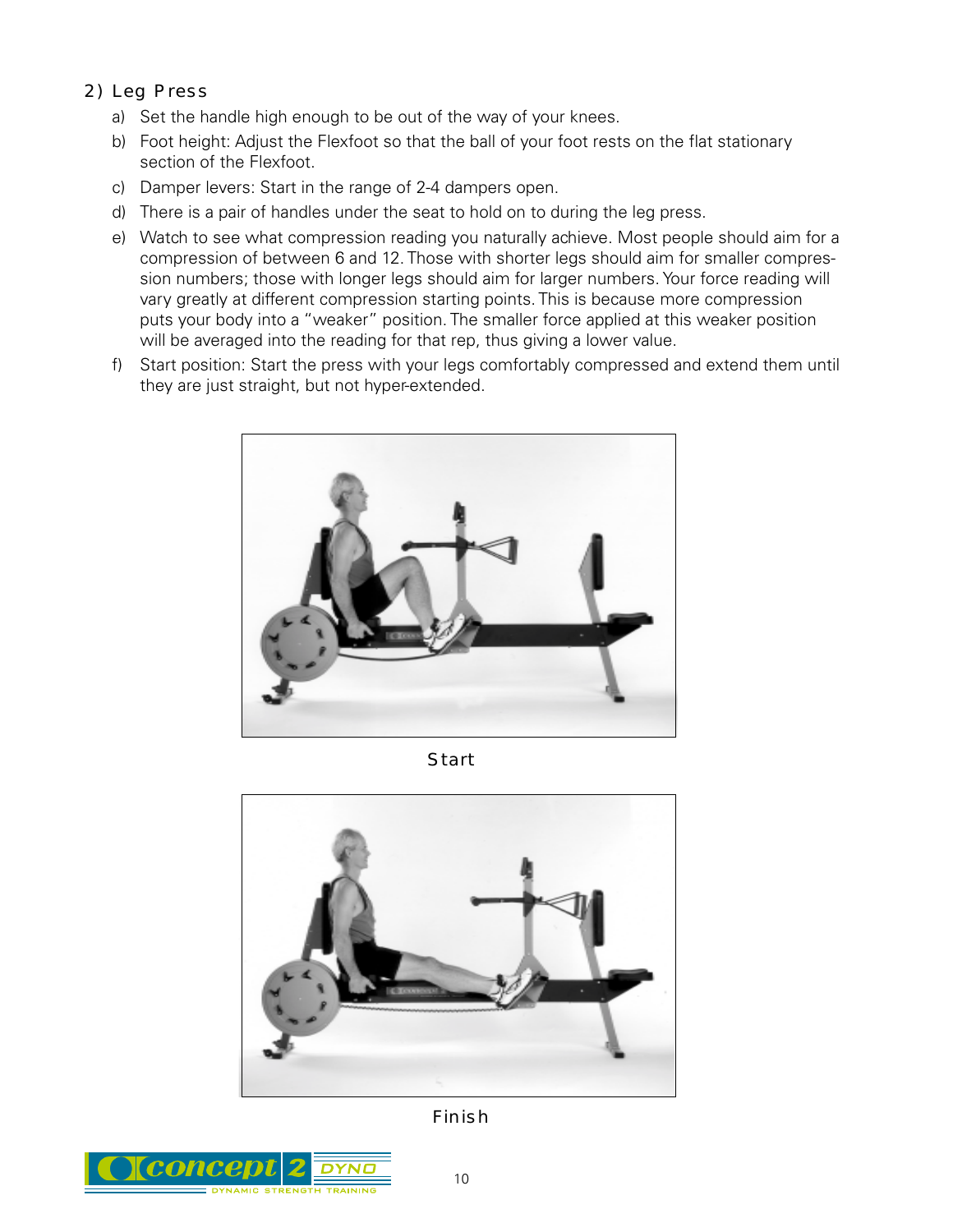- 3) Seated Bench Pull
	- a) Handle height: Loosen the knob that holds the handles on the vertical post. Set the bar height so that the handles are about five inches below your bench press setting. Tighten the knob.
	- b) Damper levers: Start in the range of 1-2 dampers open.
	- c) Sit with your knees far enough apart to allow the carriage to travel all the way to the chest support.
	- d) Start position: Start the pull with arms fully extended.
	- e) Finish position: The pull is complete when you have pulled the handles all the way to your body or just past the seat back.







## **Your First Session:**

- Be sure to do 5-10 minutes of cardiovascular activity as a warm-up.
- Stretch.
- Order of "Lifts": Start with one of the upper body "lifts" (Seated Bench Press or Seated Bench Pull), then do the Leg Press, and finish with the remaining upper body lift.
- Protocol: A typical protocol for general strength improvement is three sets of eight reps. (In other words: 8 reps, rest, 8 reps, rest, 8 reps.) If this feels like too much, just do one or two sets. If you are accustomed to another protocol from standard weight lifting, you may wish to apply it to the DYNO as well.
- Work gently at first, applying only as much pressure as is comfortable. Remember, the harder you push, the harder it will feel. Watch the monitor and get used to how it feels at different force numbers.
- Watch your compression on the Leg Press to see what amount of compression is natural and comfortable for you. Record this in your log.
- Use your first session to get comfortable. If you feel that a "lift" would be more comfortable if you adjusted your settings, go ahead and change them. When you are comfortable, record all settings so you can duplicate them for your next DYNO session.

By the end of the first workout, you should have established your settings and compression targets. For subsequent workouts, it will be important to keep these variables consistent in order to be able to accurately monitor your progress. You will also have an idea of how much force you can apply and what the set average means.

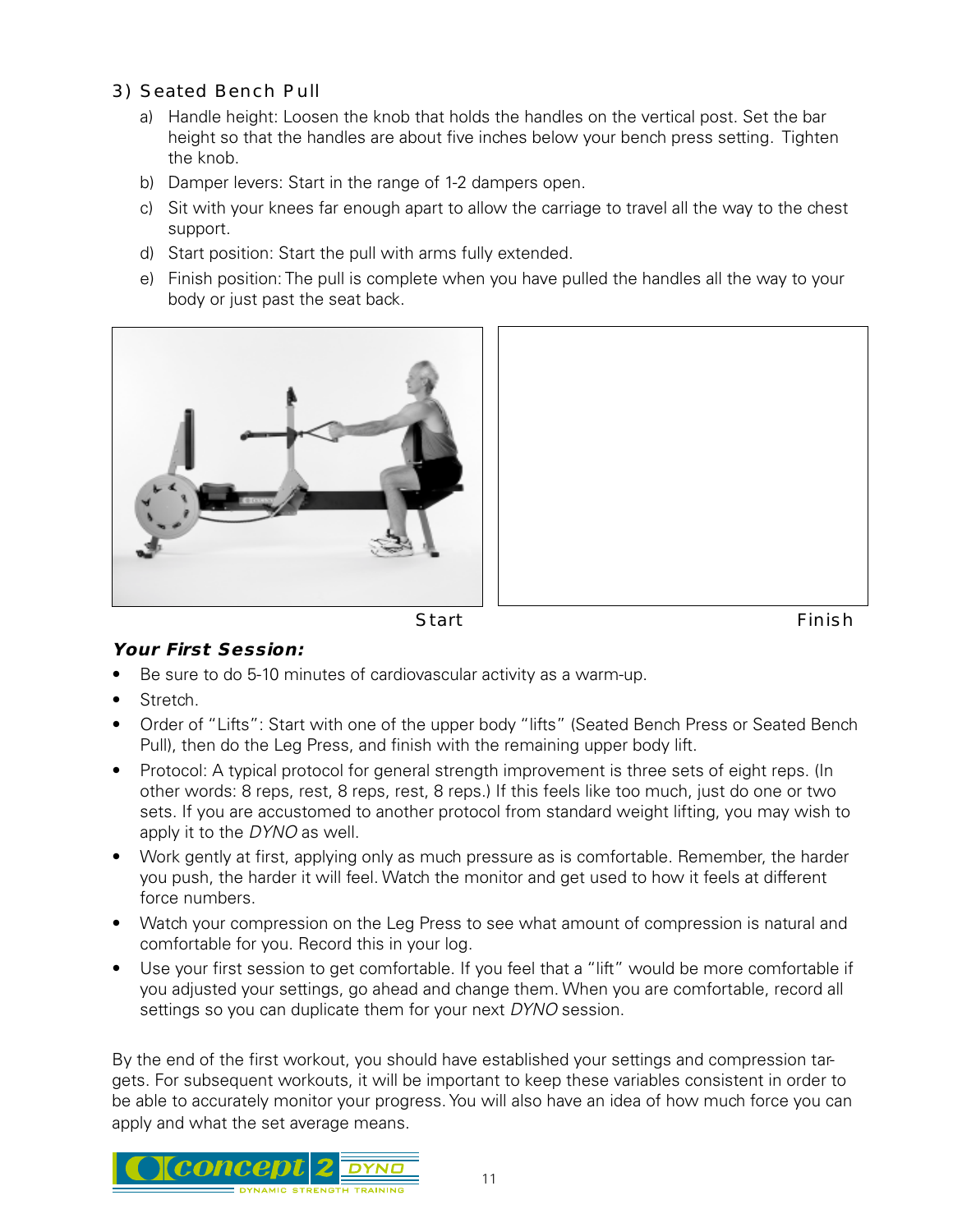# **TRAINING Dampers, Speed, Force & Training**

The damper levers affect the air flow to the fan, which in turn determines how fast the DYNO carriage will move when a given force is applied.

- When more dampers are open, you will tend to achieve a higher force but at a slower speed of movement.
- When fewer dampers are open, you will tend to achieve a lower force but at a faster speed of movement.

There is a relationship between the speed of an athlete's movement and their ability to generate force through muscular function. The slower the speed of movement, the greater the force that can be generated (up to a point). Generally, to improve strength, you need to train at a slower speed than you would normally use in your sport so that you can apply a higher force to



Three dampers open.

challenge your muscles and cause an improvement in your strength.

Based on this premise, we have listed some possible training strategies below:

## Strategy #1: Building Maximum Strength

The goal of this strategy is to exert the maximum force you can each repetition for a small number of repetitions. You are continually trying to achieve a new personal record (PR). Experiment with the dampers so that you are working with the smallest number of open dampers that still allows you to achieve your maximum force reading. This keeps you from straining at too slow a speed of movement, while still enabling you to work at maximum force.

# of open dampers: minimum that lets you achieve maximum force.

# of reps: 8 or fewer.

Go for max force each rep.

Do 2 - 3 sets of the number of reps chosen.

## Strategy #2: Improving Ability to Apply High Force at Faster Speed

After you have achieved adequate maximum strength (or concurrently if you wish) you can work toward improving your ability to deliver your force at faster speeds of movement. Decrease the number of open dampers by 2 or more, and work on building your ability to achieve high force readings despite the faster speed.

# of open dampers: 2 or more fewer than in Strategy #1.

# of reps: 12 or fewer.

Go for max force each rep.

Do 2 - 3 sets of the number of reps chosen.

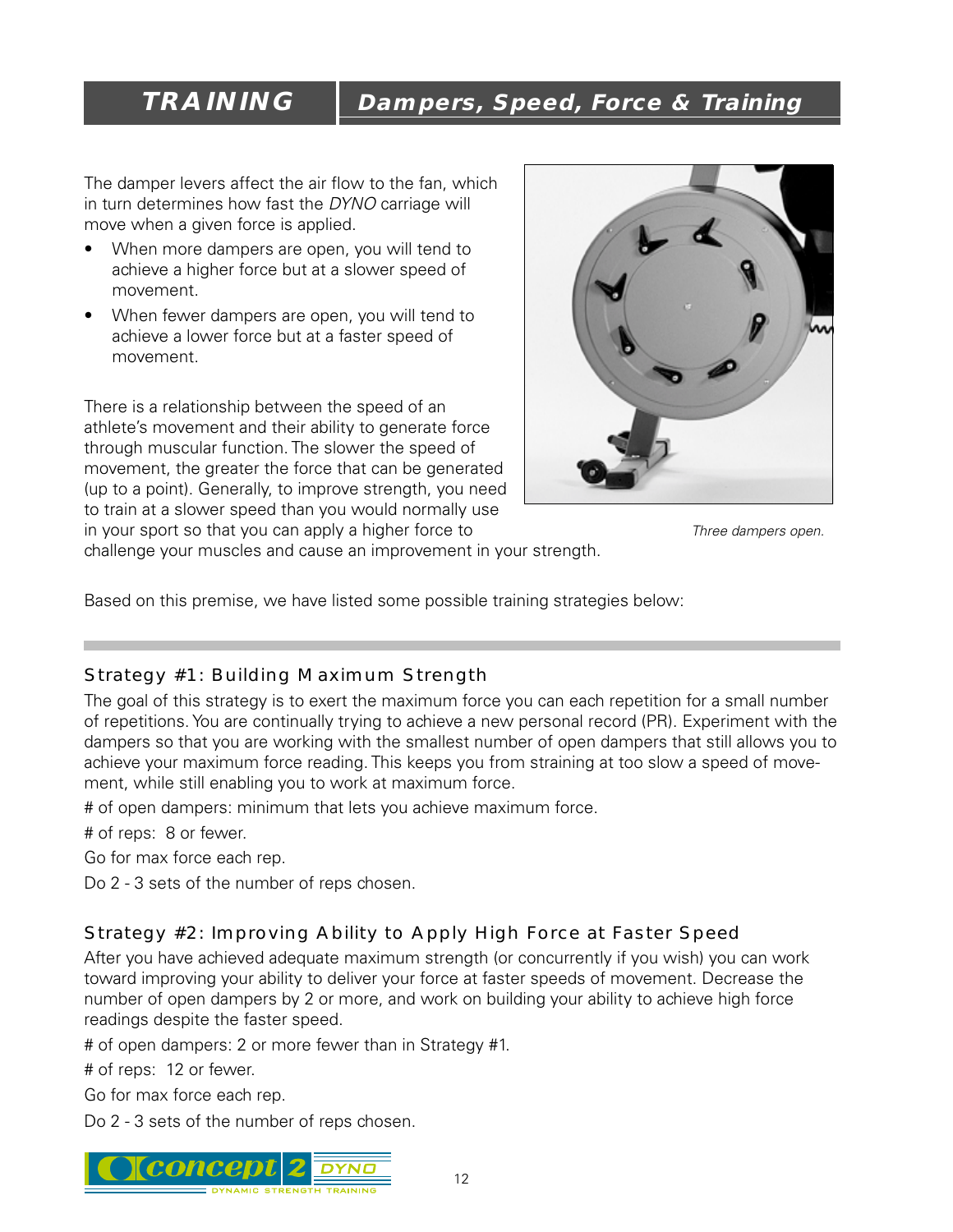## Strategy #3: Improving Muscular Endurance

The goal here is to improve your ability to do many reps of an exercise, still at a higher force and slower speed than would normally be used in your sport.

# of open dampers: the same or fewer than in Strategy #2.

# of reps: 20 or more.

Go for best average force.

Suggested Workout Frequency: One to three times per week. If you are lifting three times per week and you find that you are reaching a plateau in your progress, try dropping one session. If you are lifting just once per week and are not seeing progress, try adding a second session.

Note on Making Damper Changes: The Force Monitor is self-calibrating so that it is accurate regardless of damper settings. The built-in warm-up reps allow the monitor to adjust for any damper changes before the set begins. For this reason, it is important that damper changes be made before the warm-up cycle of a set.

#### Strategy #4: Improving Anaerobic Threshold

Both aerobic and anaerobic capacities begin to decline as early as age 30 and VO2 max decreases about 1% per year after the age of 50. Anaerobic capacity deteriorates three times as fast. To stimulate the anearobic energy systems, try to perform the following workouts once or twice a week.

#1 DYNO Leg Press: Press as many reps with as high a power output as possible in 30 seconds followed by a two-minute recovery period.

#2 DYNO Arm Pull and Push: Same as above.

Note: Because the anaerobic energy systems are maximized at 40-60 seconds and because you need sufficient time to clear and metabolize the lactate produced, all of these workouts will offer an effective challenge to the anaerobic energy system.

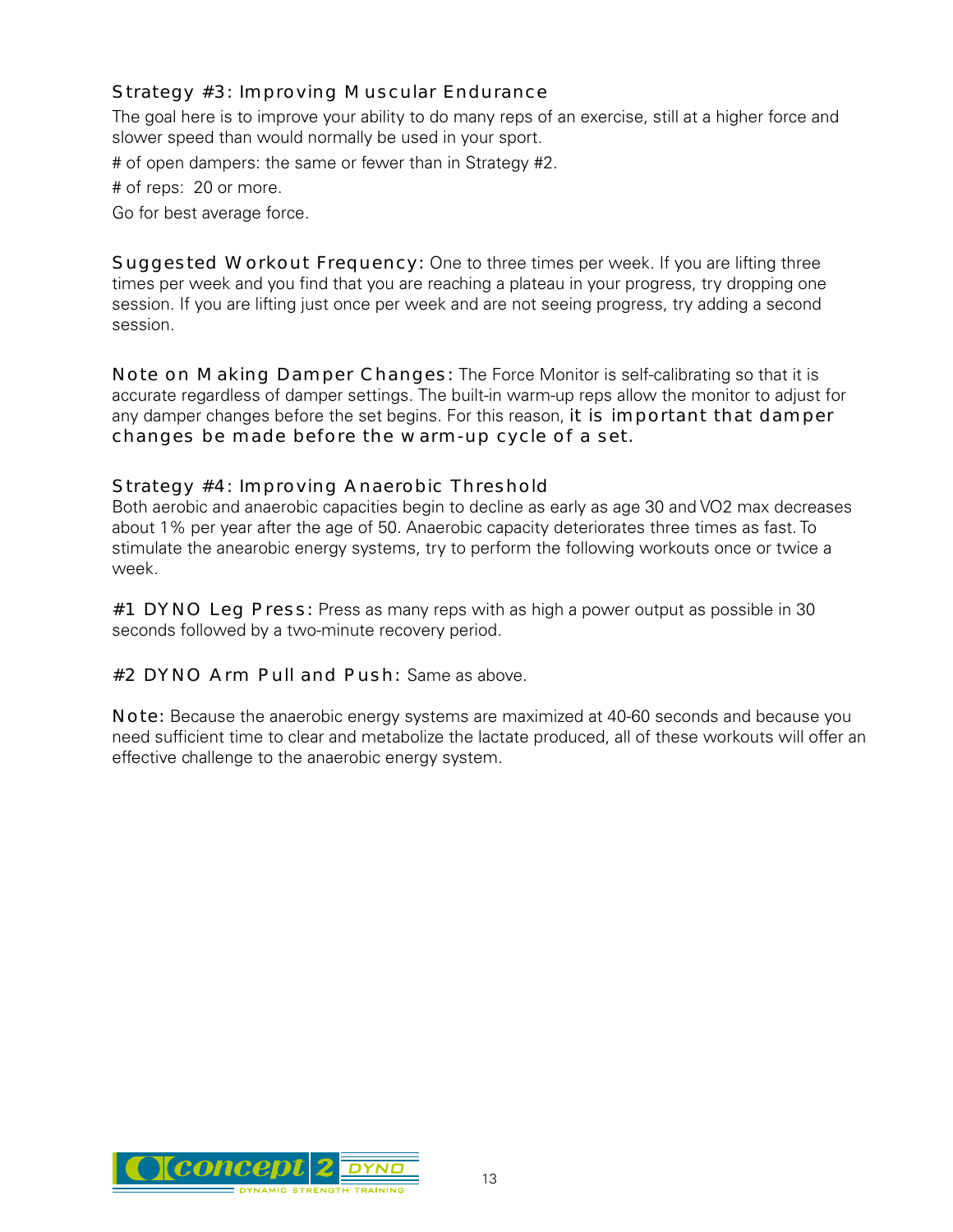## **"Lift" Variations**

Leg Press variations:

- You can set the height of your feet.
- You can increase or decrease the amount of leg compression.
- You can change the number of open dampers to alter the speed at which your force is applied.

#### Seated Bench Press variations:

- You can set the height of the bar.
- You can use a wide hand grip, or grip the bar with hands closer together.
- You can grasp the bar with palms down or palms up.
- You can change the number of open dampers to alter the speed at which your force is applied.

#### Seated Bench Pull variations:

- You can set the height of the handles.
- You can rotate the handles to allow you to pull palms facing down, up, or inward.
- You can change the number of open dampers to alter the speed at which your force is applied.

IMPORTANT: Because of the many variations possible, it is extremely important that you maintain consistency in your settings if you wish to monitor your results. For example, a decrease in leg compression on the Leg Press will always result in higher scores. Therefore, if you want to be able to measure true improvement in your leg strength, you need to maintain the same degree of compression every time you do the Leg Press. (Compression refers to the amount of bend in your knees when you start the press. The lower the number on the compression scale the greater your leg compression.)

It is also important to keep consistency in your lifting protocol. For optimal comparability, you should choose a protocol and stick with it, until you consciously decide to make a change. For example, a common protocol for strength improvement is three sets of eight repetitions.

Log pages are provided on pages 16 and 17 in this manual which will prompt you to record the important variables to ensure that you are being consistent with your lifts.

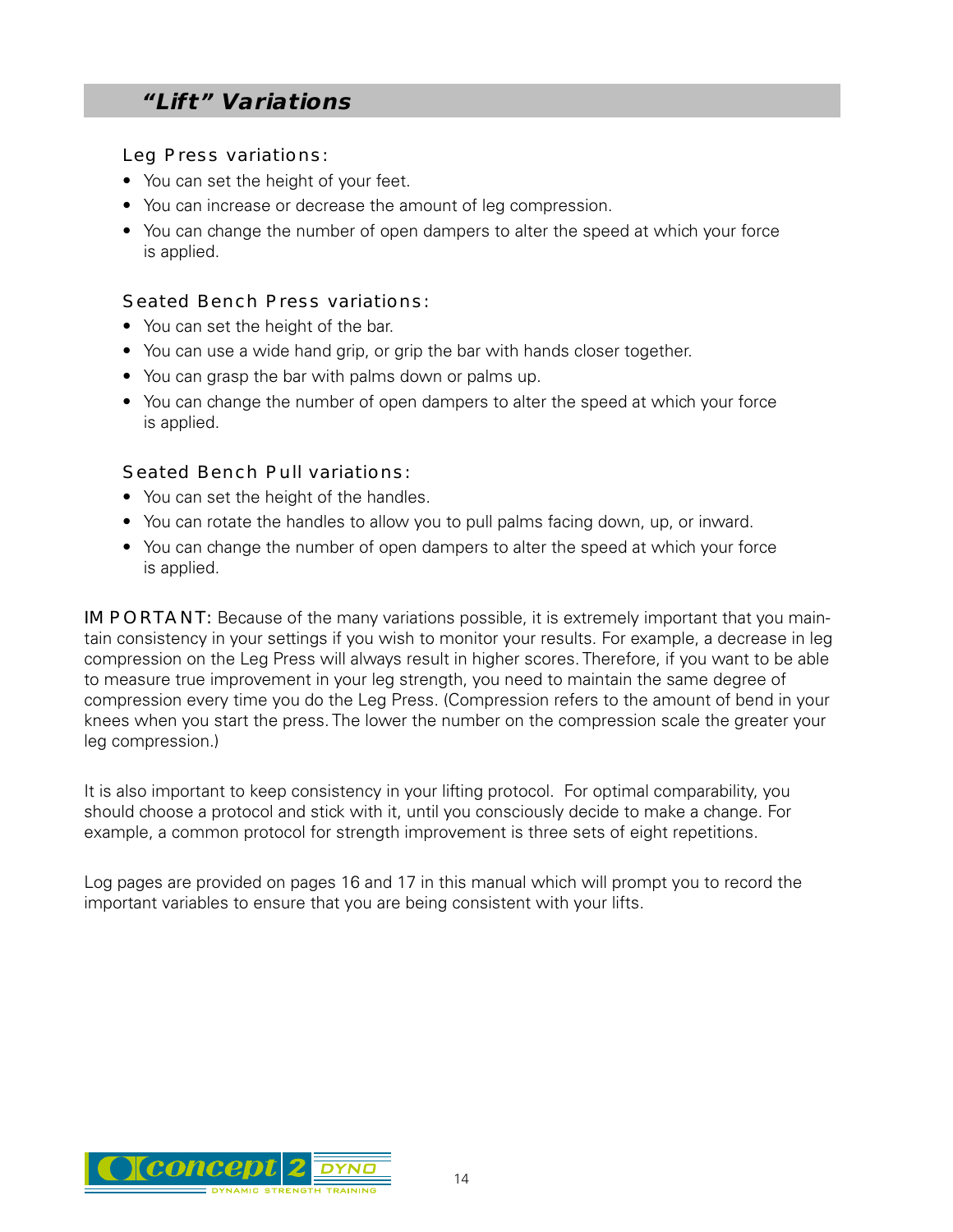## **Logging Your Results**

Starting with your second DYNO workout, you should log all your workout results. This will enable you to monitor your progress over time. Log sheets are provided in this booklet. You may make as many copies as wish.

## **Workout Logging:**

The log sheets are designed to help you maintain consistency in your *DYNO* variables. See the sample log sheets on pages 16 and 17 of this manual. Specifically, you should record and keep consistent the following variables:

- Number of open dampers.
- Height setting of the handle bar.
- Degree of compression.
- Orientation of hand grip (up, down, wide, narrow).
- Number of reps per set.
- Number of sets per session.

In order to be able to compare your results from one workout to the next, you must keep all these variables the same.

If you decide to increase the number of open dampers as your strength increases, be sure to record it, and be aware that your results will not be directly comparable to those at the lower number of open dampers.

If you do variations of a basic movement, you should record these results as separate "lifts." For example: If you do bench press both with a wide grip and a narrow grip, these would be recorded separately as you will get two different sets of results.

## **Longitudinal Analysis:**

We have also provided you with a graphing log sheet format for logging your progress over time. See page 17.

- 1. Use one sheet for each "lift."
- 2. Take your best set for each day and write the max and average values at the bottom of the chart as shown on sample graph at right.
- 3. Plot your first points about one-third of the way up the graph as shown on this sample graph.
- 4. Once you plot your first points, you can write in the scale along the vertical axis, using each square to represent five pounds.
- 5. If you improve so much that you move off the chart, start again on another sheet.



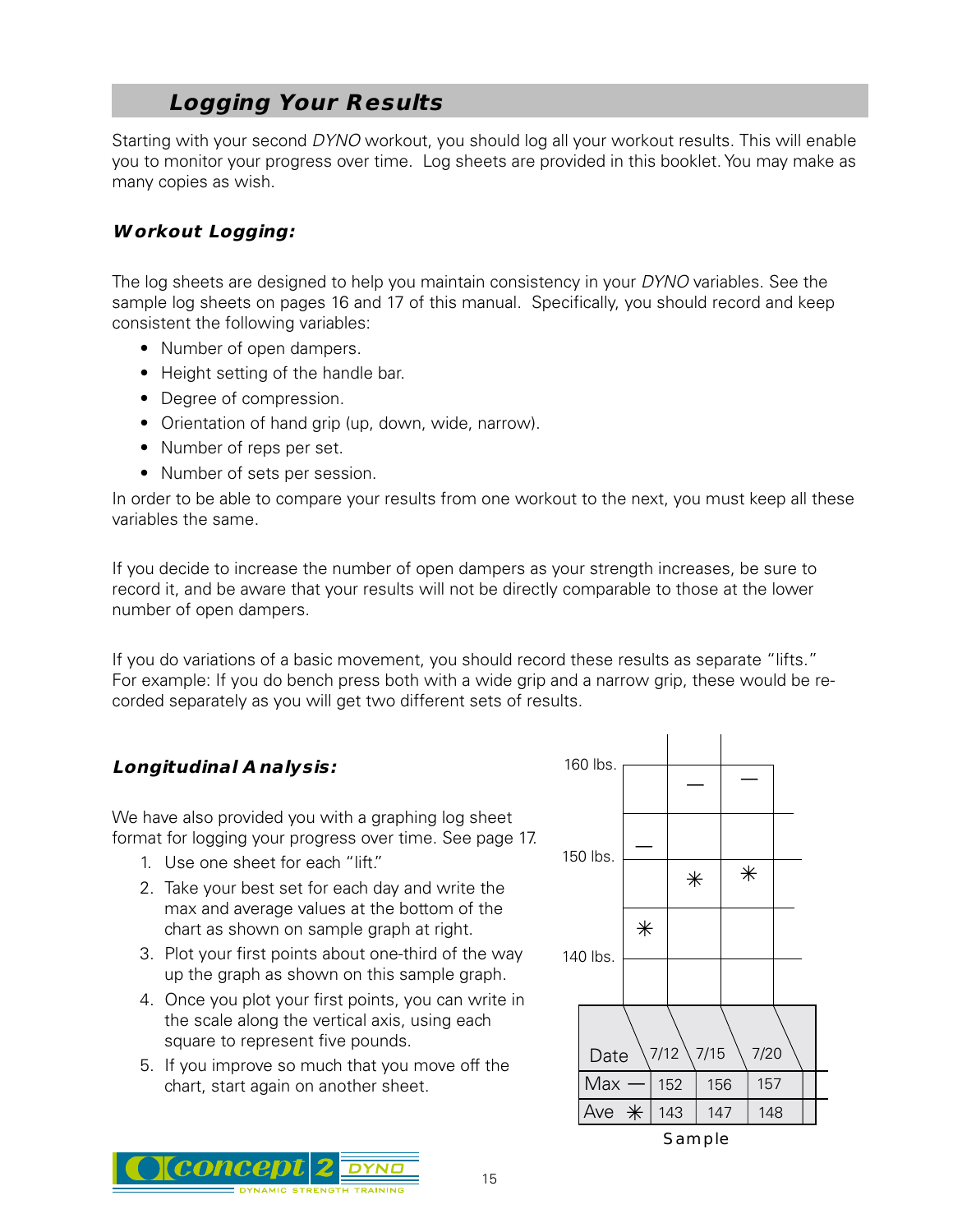| NAME:<br>the control of the control of |      | Leg Press Specs<br>reps per set_____________<br># of open dampers_________<br>compress to rail #__________<br>other: |     |          | Arm Press Specs<br>reps per set _____________<br># of open dampers _________<br>vertical height setting_______<br>other: |     |                 | Arm Pull Specs<br>reps per set ___________<br># of open dampers ________<br>vertical height setting______<br>other: |     |          |
|----------------------------------------|------|----------------------------------------------------------------------------------------------------------------------|-----|----------|--------------------------------------------------------------------------------------------------------------------------|-----|-----------------|---------------------------------------------------------------------------------------------------------------------|-----|----------|
| DATE                                   | SET# | <b>MAX</b>                                                                                                           | AVE | COMMENTS | MAX                                                                                                                      | AVE | <b>COMMENTS</b> | <b>MAX</b>                                                                                                          | AVE | COMMENTS |
|                                        |      |                                                                                                                      |     |          |                                                                                                                          |     |                 |                                                                                                                     |     |          |
|                                        |      |                                                                                                                      |     |          |                                                                                                                          |     |                 |                                                                                                                     |     |          |
|                                        |      |                                                                                                                      |     |          |                                                                                                                          |     |                 |                                                                                                                     |     |          |
|                                        |      |                                                                                                                      |     |          |                                                                                                                          |     |                 |                                                                                                                     |     |          |
|                                        |      |                                                                                                                      |     |          |                                                                                                                          |     |                 |                                                                                                                     |     |          |
|                                        |      |                                                                                                                      |     |          |                                                                                                                          |     |                 |                                                                                                                     |     |          |
|                                        |      |                                                                                                                      |     |          |                                                                                                                          |     |                 |                                                                                                                     |     |          |
|                                        |      |                                                                                                                      |     |          |                                                                                                                          |     |                 |                                                                                                                     |     |          |
|                                        |      |                                                                                                                      |     |          |                                                                                                                          |     |                 |                                                                                                                     |     |          |
|                                        |      |                                                                                                                      |     |          |                                                                                                                          |     |                 |                                                                                                                     |     |          |
|                                        |      |                                                                                                                      |     |          |                                                                                                                          |     |                 |                                                                                                                     |     |          |
|                                        |      |                                                                                                                      |     |          |                                                                                                                          |     |                 |                                                                                                                     |     |          |
|                                        |      |                                                                                                                      |     |          |                                                                                                                          |     |                 |                                                                                                                     |     |          |
|                                        |      |                                                                                                                      |     |          |                                                                                                                          |     |                 |                                                                                                                     |     |          |
|                                        |      |                                                                                                                      |     |          |                                                                                                                          |     |                 |                                                                                                                     |     |          |
|                                        |      |                                                                                                                      |     |          |                                                                                                                          |     |                 |                                                                                                                     |     |          |
|                                        |      |                                                                                                                      |     |          |                                                                                                                          |     |                 |                                                                                                                     |     |          |
|                                        |      |                                                                                                                      |     |          |                                                                                                                          |     |                 |                                                                                                                     |     |          |
|                                        |      |                                                                                                                      |     |          |                                                                                                                          |     |                 |                                                                                                                     |     |          |
|                                        |      |                                                                                                                      |     |          |                                                                                                                          |     |                 |                                                                                                                     |     |          |

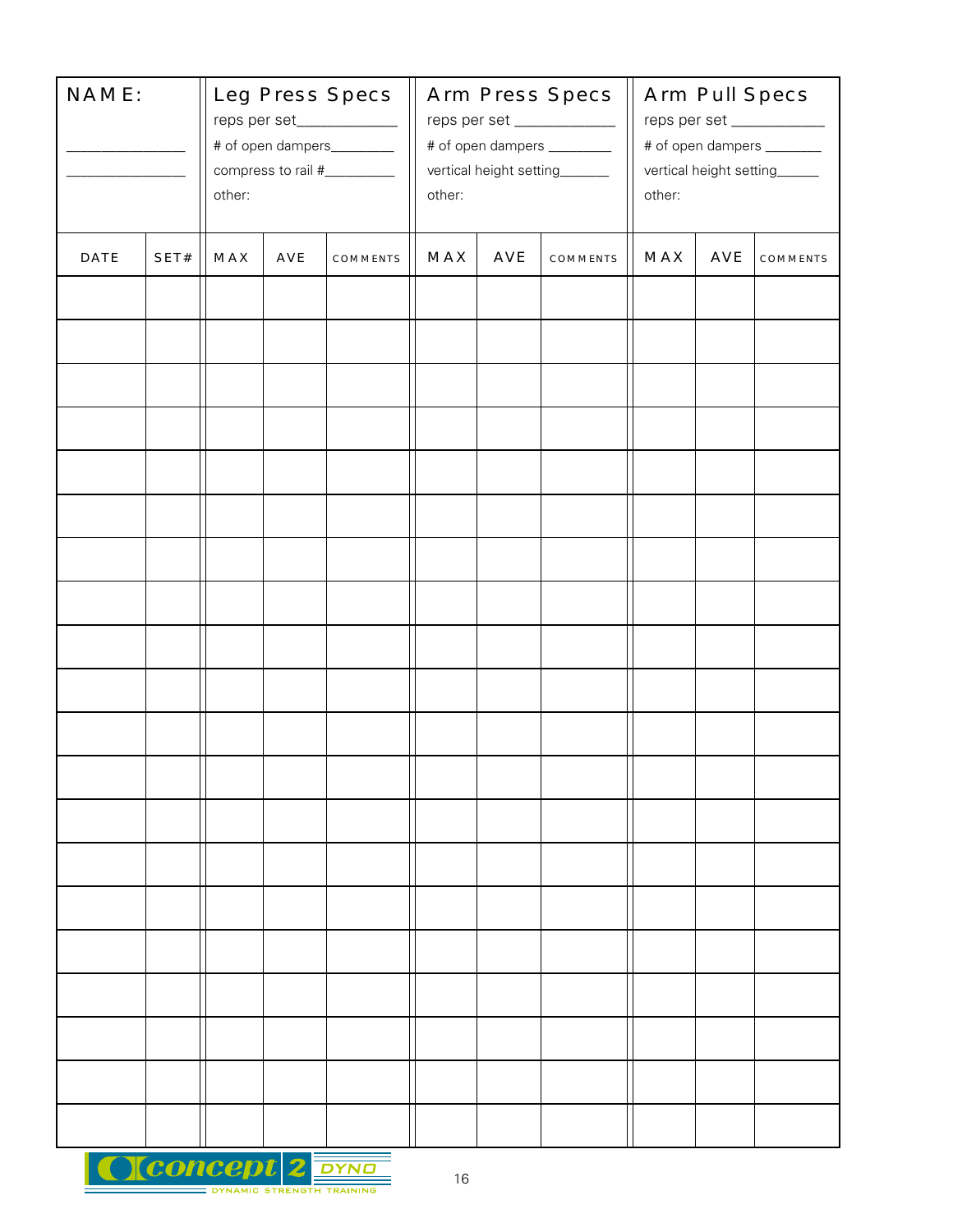

Longitudinal Analysis Graph Longitudinal Analysis Graph

Lift: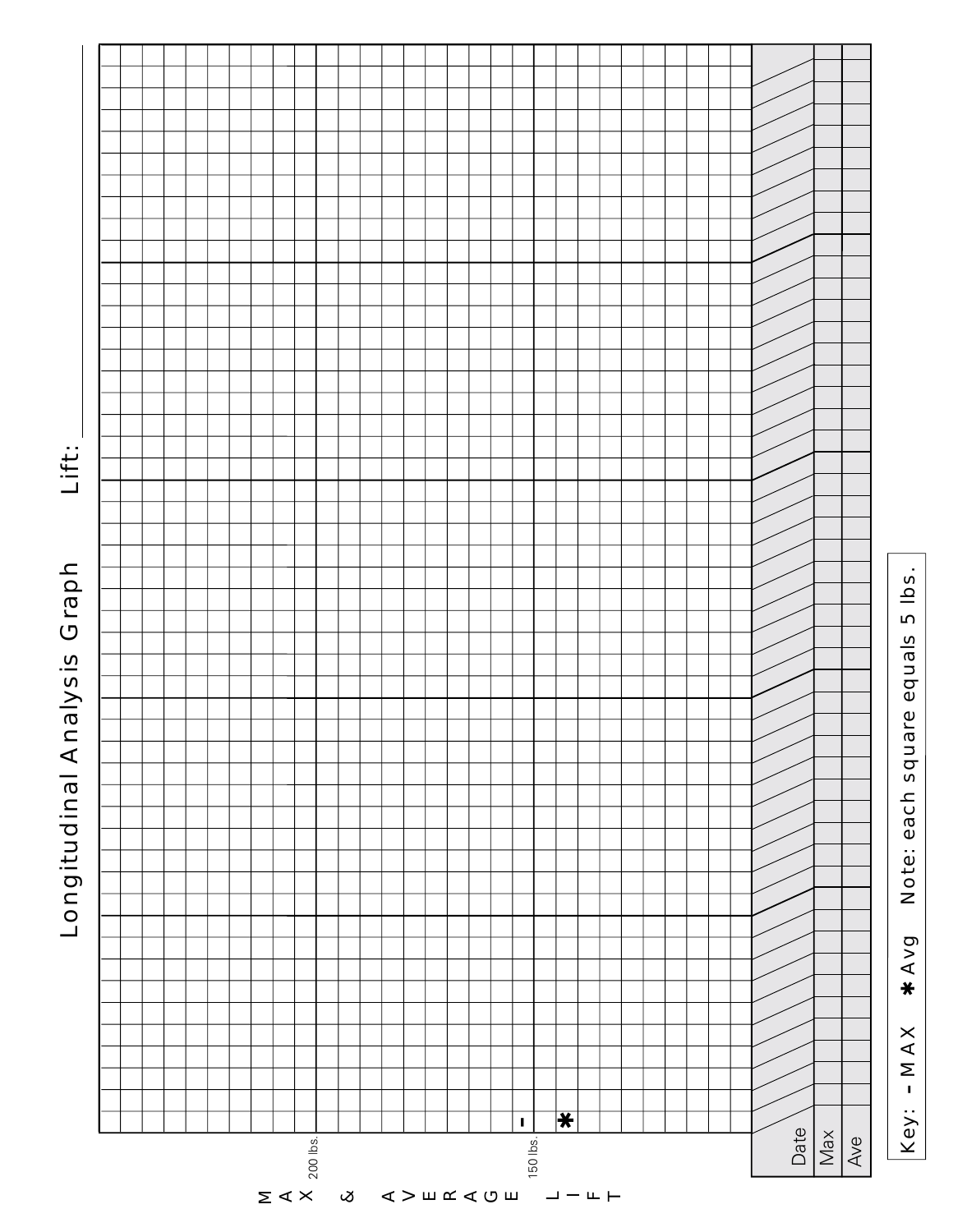# **CARE & MAINTENANCE**

The DYNO requires minimal care and maintenance, but we do recommend that the following procedures be performed regularly to prolong the life of the machine.

- Clean the monorail at least weekly use a cloth or paper towel with water or a household spray cleaner to wipe sweat and dirt off the rail.
- Oil chain several times per year or more frequently as needed. Use the chain oil provided. Apply oil to a paper towel and run it over the chain as someone gently uses the machine to move the chain for you.
- Oil the threads of the handle tightening knob when you oil the chain, or more frequently as needed.
- Check all nuts and bolts for tightness monthly.
- Damper lever tension can be adjusted by tightening or loosening the screw at the pivot point of the lever. A fraction of a turn on the screw will make a significant change in tension.



# **WARRANTY**

Five years on metal frame parts, and two years on all other parts.

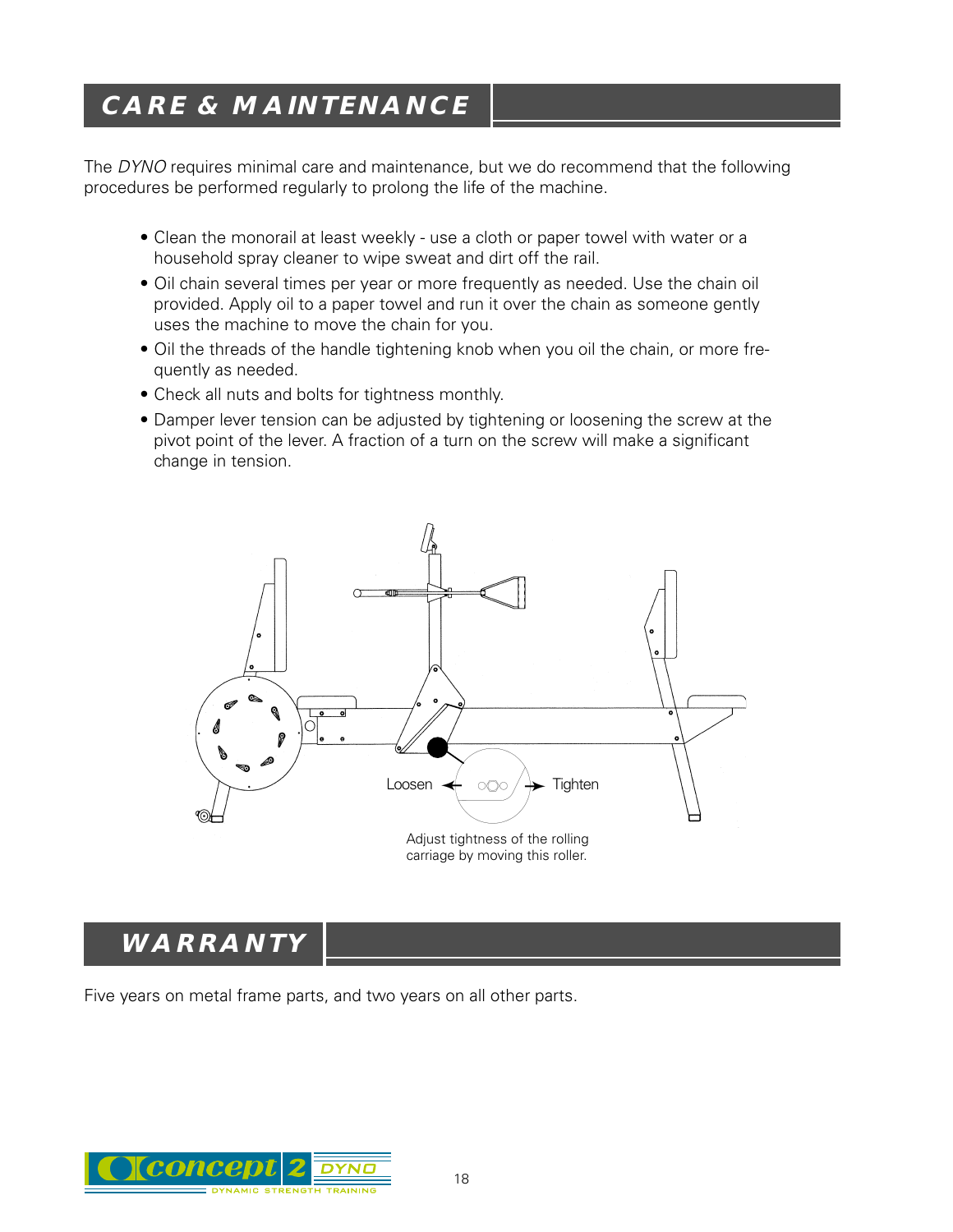## **DYNO Quick Reference Guide**

• Warm up with at least five minutes of continuous exercise before performing high force repetitions.

• Keep feet apart for seated bench press and seated bench pull so carriage does not hit your legs.

Keep other people away from moving carriage when in use. **CAUTION** 

- Monitor will automatically begin a new set when the carriage is activated. The first three reps are not recorded and serve as extra warm-up and allow the monitor to adjust for any damper changes.
- Eight damper levers control the load that you feel at a given speed of movement. NOTE: Damper levers should not be changed once a set has been started.
- The set will end automatically if ten seconds has passed since the beginning of the last rep.
- When a set has ended, the set summary data will be displayed.
- Set summary data and individual rep data may be recalled using the RECALL buttons. The memory can be emptied with the CLEAR button. The OK button exits recall mode without clearing memory. The memory will also clear automatically just before the first rep of the first set after a power down.
- In order to be able to compare your results from one workout to the next, you should record and keep consistent the following variables: number of open dampers, height setting of the handle bar, degree of compression, orientation of hand grip (up, down, wide, narrow), number of reps per set, and number of sets per session. The set max and average are only comparable if the variables are held constant.
- The TIMER button turns on or off the SET/REST button in the upper left display.
- The DISPLAY button cycles between five options for the data shown in the bottom left display.





**CAUTION**